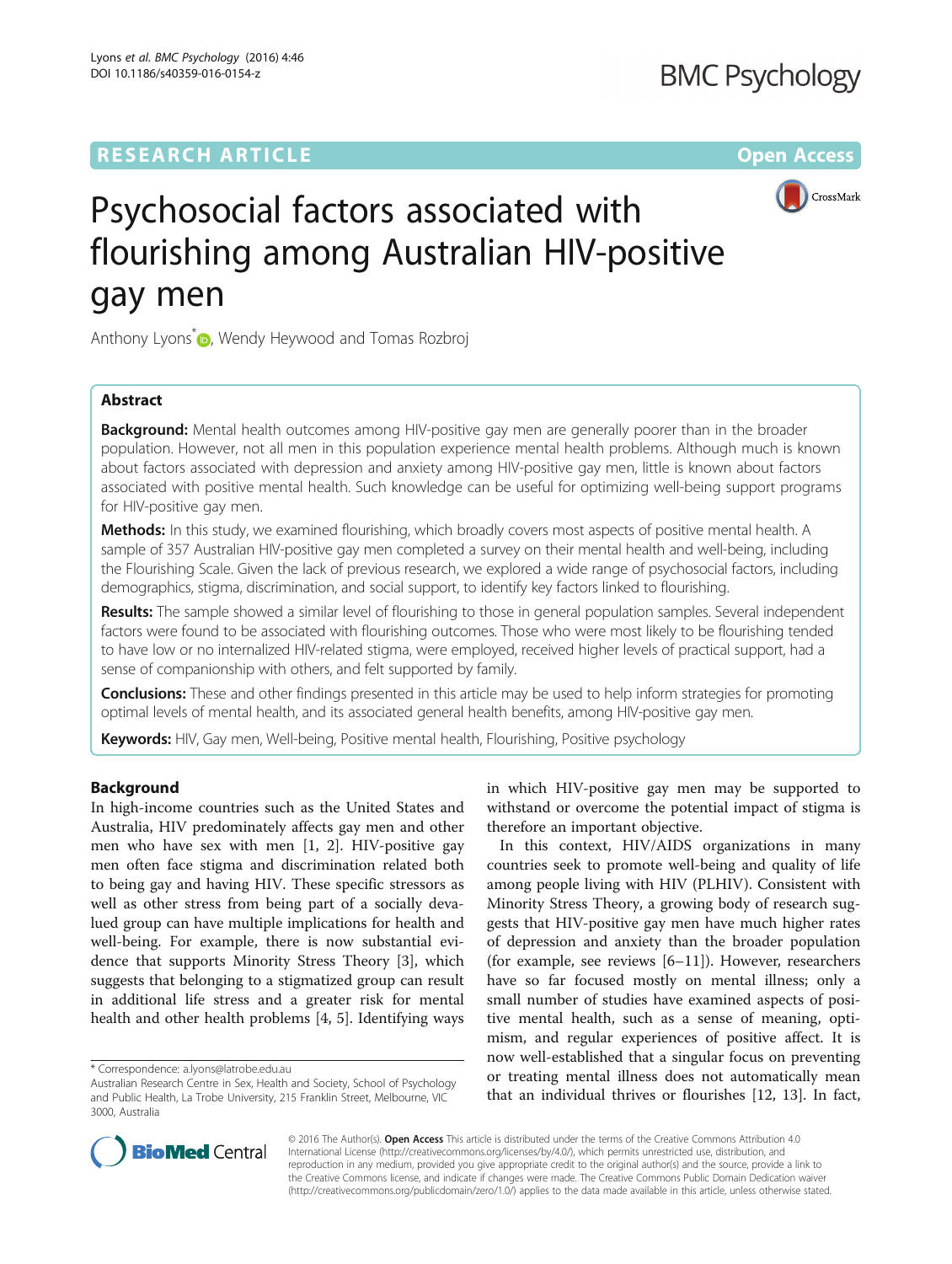some researchers have found that individuals can languish without experiencing a diagnosable mental illness [\[14\]](#page-8-0).

In this article, we focus on what positive psychologists refer to as *flourishing*, which broadly covers most aspects of positive mental health [\[13](#page-8-0)–[15\]](#page-8-0). Flourishing is conceptualized as having two main components. The first is a hedonic component in which a person experiences frequent positive emotions, such as happiness and optimism. The second is a eudemonic component in which a person has a sense of self-acceptance, a sense of meaning or purpose, and feels that much of their life is lived in accordance with their values [\[14](#page-8-0), [16](#page-8-0)]. In addition to the intrinsic benefits of having good mental health, such as greater life satisfaction, there is a range of secondary health benefits. These have been well documented. For example, studies conducted in the general population have shown that having high levels of mental health are linked to lower rates of physical [[17](#page-8-0)–[19\]](#page-8-0) and mental health problems [[20](#page-8-0)]. In fact, Diener and Chan [[18](#page-8-0)] reviewed seven types of evidence and found a causal association between high levels of mental health and better physical health and longevity in healthy populations.

We know of no published studies that have examined the experience of flourishing more broadly or that have used a standardized measure of flourishing among HIVpositive gay men. Some studies, however, have examined some specific aspects of flourishing. For example, a 2008 review of longitudinal studies of positive psychosocial predictors of health found optimism was associated with slower disease progression in two studies conducted after the introduction of highly active anti-retroviral therapy (HAART), and positive affect was associated with lower mortality and a better treatment response in one other study [[21\]](#page-8-0). More recent studies have found optimism to be associated with greater psychological well-being and reductions in perceived HIV-related stigma among PLHIV referred for mental health services within a HIV clinic [[22\]](#page-8-0), while dispositional optimism and perceived confidence in one's ability to achieve a favorable outcome were found to predict increases in positive affect over a 2-month period among participants recruited from a HIV outpatient clinic [\[23](#page-8-0)]. Some studies have also examined resilience among HIV-positive gay men [\[24](#page-8-0)], such as hardiness [\[25\]](#page-8-0) and coping with life challenges [[26\]](#page-8-0). Although resilience is an aspect of flourishing, having resilience does not necessarily mean a person is flourishing [[12, 27](#page-8-0)]. Thus, studies are also needed on flourishing specifically.

The current lack of research on flourishing among HIV-positive gay men may mean that many HIV support workers, health professionals, and policymakers do not have an evidence base for devising ways of promoting mental health beyond illness prevention. To help build this evidence base, we examined flourishing in a national community-based sample of HIV-positive Australian gay men, with the specific aim of identifying a range of psychosocial and demographic factors associated with flourishing using a standard measure of flourishing.

## Methods

## Respondents

A national survey on the well-being of PLHIV was completed by 402 HIV-positive Australian residents aged 18 years or older. Nearly all identified as male  $(n = 386)$ and 89 % of respondents  $(n = 357)$  identified as gay or homosexual. Sexual identity was assessed by asking men whether they identified as 'straight or heterosexual', 'gay or homosexual', 'bisexual', or 'other'. Only the responses from the 357 gay-identified men were sampled for this study.

#### Survey measures

The survey items examined in this study included:

## Outcome variable

Flourishing Scale Flourishing was measured using the Flourishing Scale (FS) [[28](#page-8-0)]. The FS consists of eight items assessing the main components of flourishing or socialpsychological functions. Examples of items include "I lead a purposeful and meaningful life" (eudemonic component) and "I am optimistic about the future" (hedonic component). Each item is rated using a 7-point scale ranging from strongly disagree to strongly agree. Item scores are summed, with higher scores representing a greater likelihood of flourishing. In this study, the FS had an internal reliability (Cronbach's alpha) score of 0.92.

## Psychosocial and demographic variables

A variety of psychosocial and demographic variables were examined in the current study. We specifically focused on psychosocial variables related to stigma, discrimination, and social support. A focus on stigma and discrimination was included because previous studies have shown that stigma, whether related to HIV or sexuality, can have a powerful impact on the lives of HIVpositive gay men [\[24](#page-8-0), [29](#page-8-0)]. A focus on social support was included because the provision of support is often a major focus of HIV organizations, governments, and health agencies. Social support is also linked strongly to mental health generally [\[30\]](#page-8-0) and has been shown to be a protective factor for poorer mental health outcomes among PLHIV [[31](#page-8-0)–[33\]](#page-8-0). It is also one area that can be potentially modified or improved in policy and practice initiatives to help make a difference to the lives of HIVpositive gay men. Specific measures for stigma and support variables included: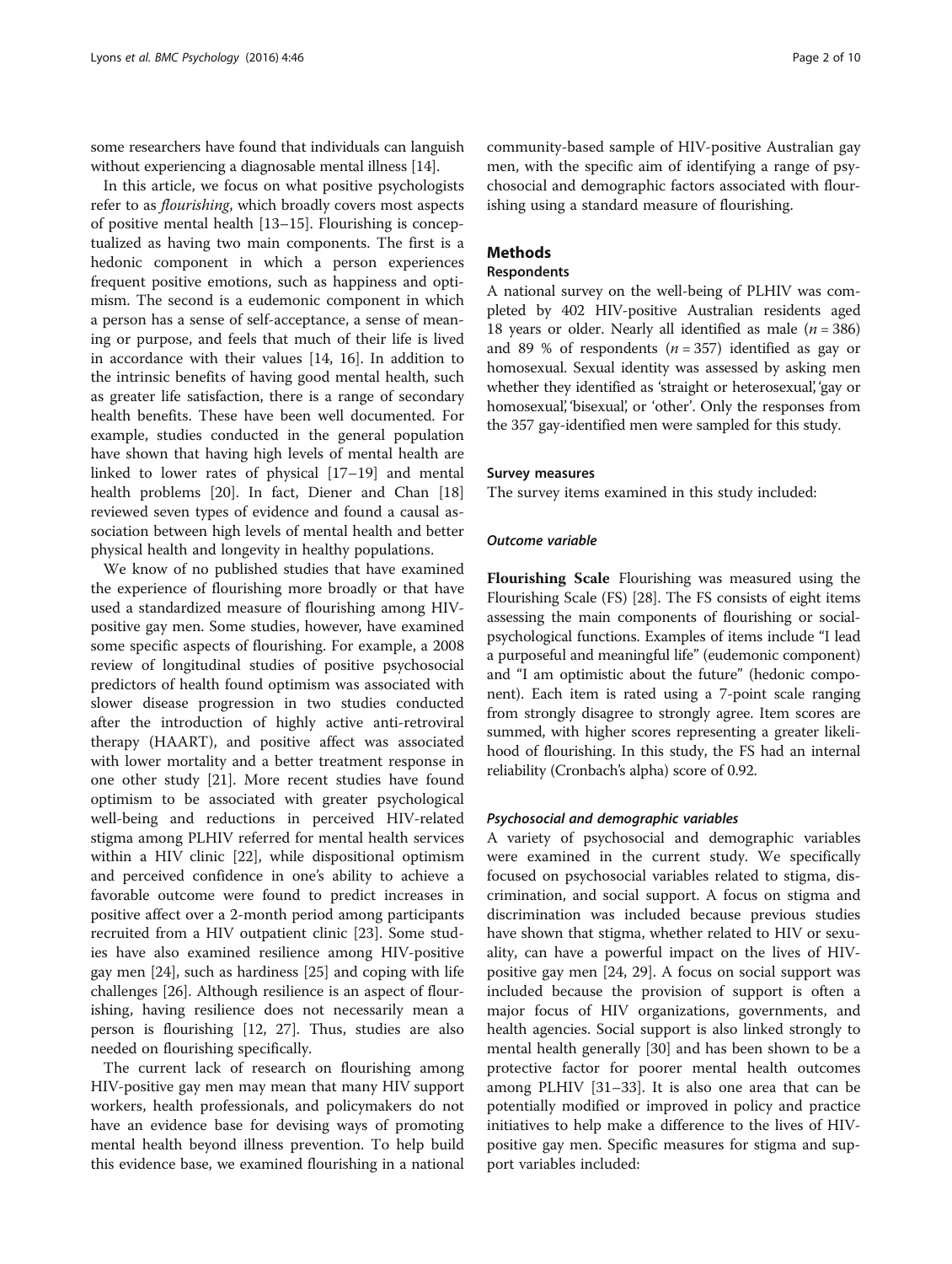Stigma and discrimination According to the HIVstigma framework, stigma can influence mental health through a number of different mechanisms [\[34](#page-8-0)]. In this study, we investigated two of these mechanisms; internalized HIV-related stigma (feelings and beliefs about oneself) and enacted stigma (external discrimination).

The Internalized AIDS-related stigma scale (IA-RSS) was used to measure HIV-related internalized stigma [[35\]](#page-8-0). Six dichotomous items (agree versus disagree) including "It is difficult to tell people about my HIV infection" and "Being HIV positive makes me feel dirty" are used to measure shame and concealment of HIV status. Participants receive one point for every item they agree with. Higher scores indicate greater internalized stigma. In this study, internal reliability for the IA-RSS was 0.84.

Next we examined enacted stigma according to two types of discrimination, that is, HIV-related discrimination and sexuality-related discrimination. Each was assessed using separate questions; "When did you last feel like you were treated unfairly as a direct result of your HIV status / sexual orientation?" Separate variables were computed to indicate whether participants perceived themselves as having experienced each type of discrimination in the past 12 months.

Social support We examined social support according to different types and sources of support. Types of social support were measured using the short-form Interpersonal Support Evaluation List (ISEL-SF) [\[36\]](#page-8-0). The ISEL-SF contains 12 items each rated on a 4-point scale and measures three types of social support – appraisal (emotional support), belonging (having someone to do things with), and tangible (practical help with tasks). Items are summed separately for each subscale, with higher scores indicating greater perceived social support. Internal reliability for each of the subscales in this study was 0.80 (appraisal), 0.84 (belonging), and 0.76 (tangible).

Four potential sources of social support were assessed by asking participants how much support they had received from a relationship partner, family, friends, and/or support agencies (e.g. HIV organizations, counsellors). Response options included "A lot", "Some", "A little", and "None". Participants also reported on the number of people in their life they regarded as close friends (response options were coded as 0, 1–2, 3–5, and 6 or more close friends).

Demographic variables Information on the participant's age, educational attainment, employment status, income, residential location, country of birth, and relationship status were also collected. Relationship status was assessed by asking participants whether or not they were currently in an ongoing regular relationship. Finally, participants reported the year in which they first tested HIV-positive.

### Procedure

The study was approved by the Human Ethics Committee of La Trobe University (approval number FHEC14/015). Participants were recruited via study advertisements which were distributed across multiple platforms targeting PLHIV between August and December 2014. These included Facebook, the Facebook page of The Institute of Many (a rapidly growing online community of PLHIV), Grindr (a popular dating app for gay and bisexual men), HIV organizations, and a large database of PLHIV who had participated in previous studies conducted by La Trobe University and had given their permission to be notified about future research. All advertisements directed participants to an online survey which was administered using Demographix (Demographix Limited, London) online software. Participants were informed prior to commencing the online survey that their responses were anonymous, and indicated their consent to participate before being able to proceed with the survey. No incentives were given for participating in the study. On average, the survey took 24 min to complete.

#### Data analysis

Associations between flourishing and the demographic and psychosocial variables were first examined using means and unadjusted univariable linear regression models. Based on these results, variables that were associated with flourishing at  $p < 0.25$  were then entered into a multiple linear regression model to identify significant independent demographic and psychosocial factors associated with flourishing. Model diagnostics, including multivariate outliers and multicollinearity were examined prior to the presentation of the final model. All associations were treated as significant at  $p < 0.05$  and all analyses were conducted using Stata Version 14 (StataCorp, College Station, TX).

## Results

## Sample profile

Table [1](#page-3-0) displays the sample profile. The majority of the 357 HIV-positive gay men who participated in the study were aged 30 years or older (92 %), lived in inner city or suburban areas (79 %), were born in Australia (79 %), had some tertiary education (79 %), and were employed full-time or part-time (70 %). Approximately one in ten (9 %) reported other types of employment, such as being self-employed or a student. Seventy-five per cent of men had first tested HIV-positive more than 5 years prior to the study being conducted (before 2010).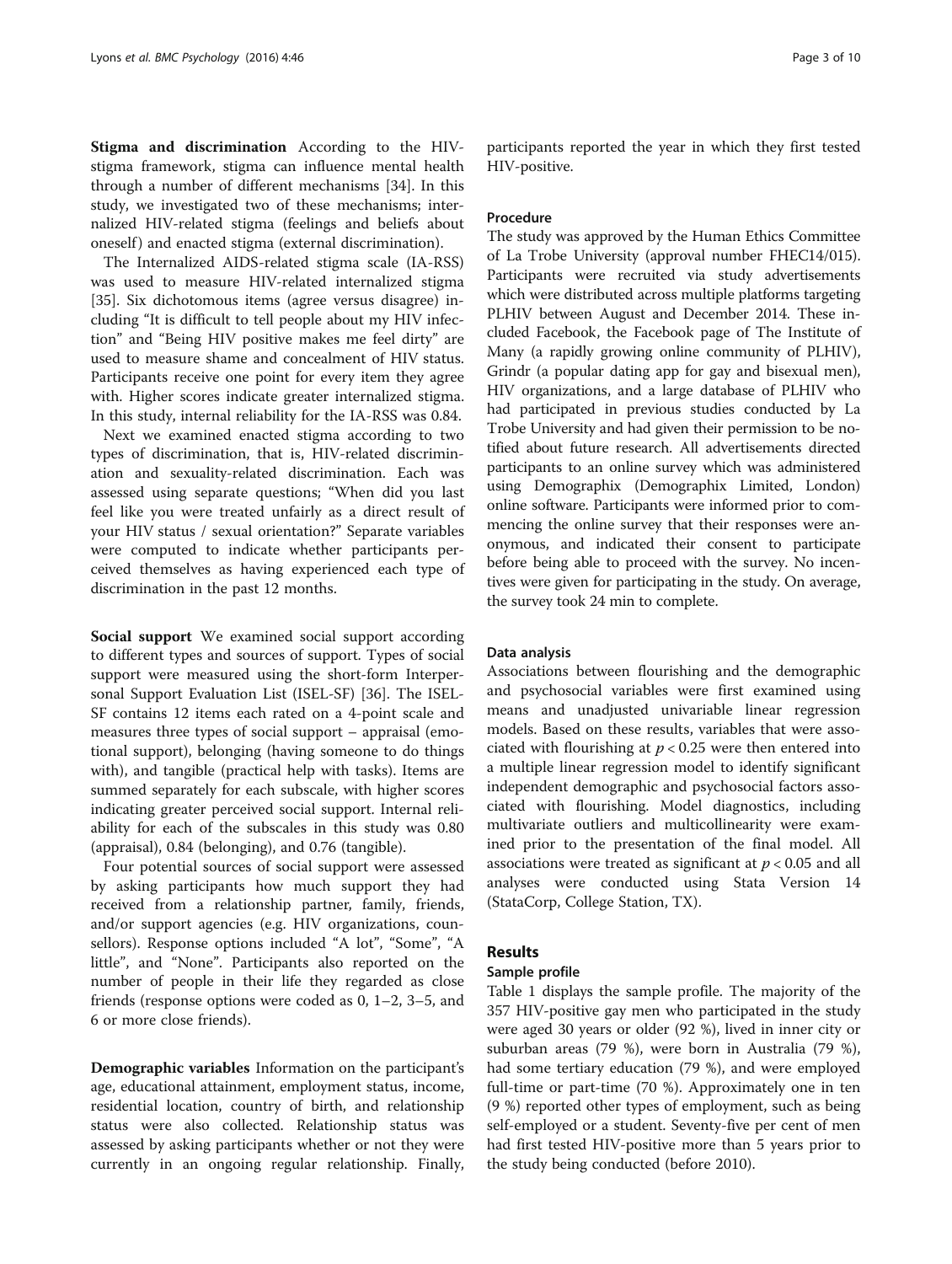#### <span id="page-3-0"></span>**Table 1** Sample profile  $(n = 357)$

|                                    | Number     | Percent |
|------------------------------------|------------|---------|
| Age                                |            |         |
| $18 - 29$                          | 30         | 8.5     |
| $30 - 49$                          | 184        | 52.3    |
| $50+$                              | 138        | 39.2    |
| Education                          |            |         |
| Secondary or below                 | 76         | 21.4    |
| Non-university tertiary            | 127        | 35.7    |
| University - undergraduate         | 77         | 21.6    |
| University - postgraduate          | 76         | 21.4    |
| Employment                         |            |         |
| Full time                          | 188        | 53.0    |
| Part time or casual                | 59         | 16.6    |
| Unemployed                         | 35         | 9.9     |
| Retired                            | 40         | 11.3    |
| Other                              | 33         | 9.3     |
| Annual income (Australian dollars) |            |         |
| 0-19,999                           | 61         | 17.6    |
| 20,000-49,999                      | 85         | 24.6    |
| 50,000-99,999                      | 133        | 38.4    |
| 100,000+                           | 67         | 19.4    |
| Residential location               |            |         |
| Inner city                         | 209        | 58.7    |
| Suburban                           | 71         | 19.9    |
| Regional/rural                     | 76         | 21.4    |
| Country of birth                   |            |         |
| Australia                          | 282        | 79.0    |
| Overseas                           | 75         | 21.0    |
| Regular relationship               |            |         |
| Yes                                | 168        | 47.1    |
| N <sub>o</sub>                     | 189        | 52.9    |
| Year first tested positive         |            |         |
| 1980-1995                          | 96         | 27.0    |
| 1996-2009                          | 171        | 48.0    |
| 2010-2014                          | 89         | 25.0    |
|                                    | Mean (SD)  |         |
| Flourishing (flourishing scale)    | 44.0 (9.4) |         |

#### Overall flourishing scores

The mean score on the flourishing scale for this sample of HIV-positive gay men was  $44.0$  (SD = 9.4; me $dian = 46$ ; range = 12–56). We were unable to find relevant population-based data for Australia for comparing means. However, these scores were almost identical to a recent population-based study in New Zealand (male mean = 43.3, SD = 8.6,  $t$  (348) = 1.33,  $p$  = 0.18) [\[16\]](#page-8-0). In fact, almost 30 % of men in this sample scored at high levels on

the scale (above 50,  $n = 91$ ), equivalent to the 85<sup>th</sup> percentile in the New Zealand study.

## Psychosocial and demographic factors associated with flourishing

Table [2](#page-4-0) displays the regression results examining psychosocial and demographic factors associated with flourishing. In unadjusted analyses, higher flourishing scores were associated with greater perceived appraisal support  $(F [1, 342] = 152.58, p < 0.001)$ , sense of belonging  $(F [1, 344] = 180.48, p < 0.001)$ , and tangible support  $(F [1, 346] = 152.39, p < 0.001)$ . Higher flourishing scores were also associated with a greater number of close friends (*F* [3, 345] = 15.81,  $p < 0.001$ ) and being in a regular relationship  $(F [1, 347] = 6.54, p =$ 0.01). Lower flourishing scores, however, were associated with being unemployed  $(F [4, 342] = 4.75, p = 0.001)$ , having a lower income  $(F [3, 334] = 3.92, p = 0.01)$ , being treated unfairly because of one's HIV status  $(F [1, 345] = 12.20, p <$ 0.001) and/or sexual orientation in the past 12 months (F [1, 345] = 7.38,  $p = 0.01$ ), greater internalized stigma (*F* [1,  $342$ ] = 32.41,  $p < 0.001$ ), and receiving limited support from partners  $(F [3, 345] = 6.49, p < 0.001)$ , friends  $(F [3, 345] =$ 40.23,  $p < 0.001$ ), or family (*F* [3, 345] = 18.91,  $p < 0.001$ ).

A multivariable linear regression was conducted to identify significant independent psychosocial and demographic factors. Following an examination of model diagnostics, multivariate outliers  $(n = 3)$  were removed to improve the normality of residuals and model fit. Multicollinearity between the psychosocial variables was also examined. All variance inflation values (VIF) were below 5 and tolerance scores were above 0.2 indicating no problems [\[37\]](#page-8-0). After adjusting for the other psychosocial demographic variables entered into the regression, significant independent factors associated with higher flourishing scores included a greater perceived sense of belonging (*F* [1, 281] = 11.58,  $p < 0.001$ ) and tangible support (*F*  $[1, 281] = 3.92, p = 0.05$ ). Significant independent factors associated with lower flourishing scores included receiving little or no support from family  $(F \mid 3)$ ,  $281$ ] = 2.93,  $p = 0.04$ ), experiencing greater internalized stigma (*F* [1, 281] = 6.01,  $p = 0.01$ ), and being unemployed (*F* [4, 281] = 3.35,  $p = 0.01$ ). Variables no longer associated with flourishing after adjustments included, unfair treatment due to one's HIV status or sexual orientation in the past 12 months, number of close friends, appraisal social support, and support from partners or friends. Overall model fit was adjusted- $R^2$  = 0.50, indicating one half of the variance in flourishing scores was predicted by variables in the model.

## **Discussion**

In this study, we examined aspects of positive mental health in a national community-based sample of Australian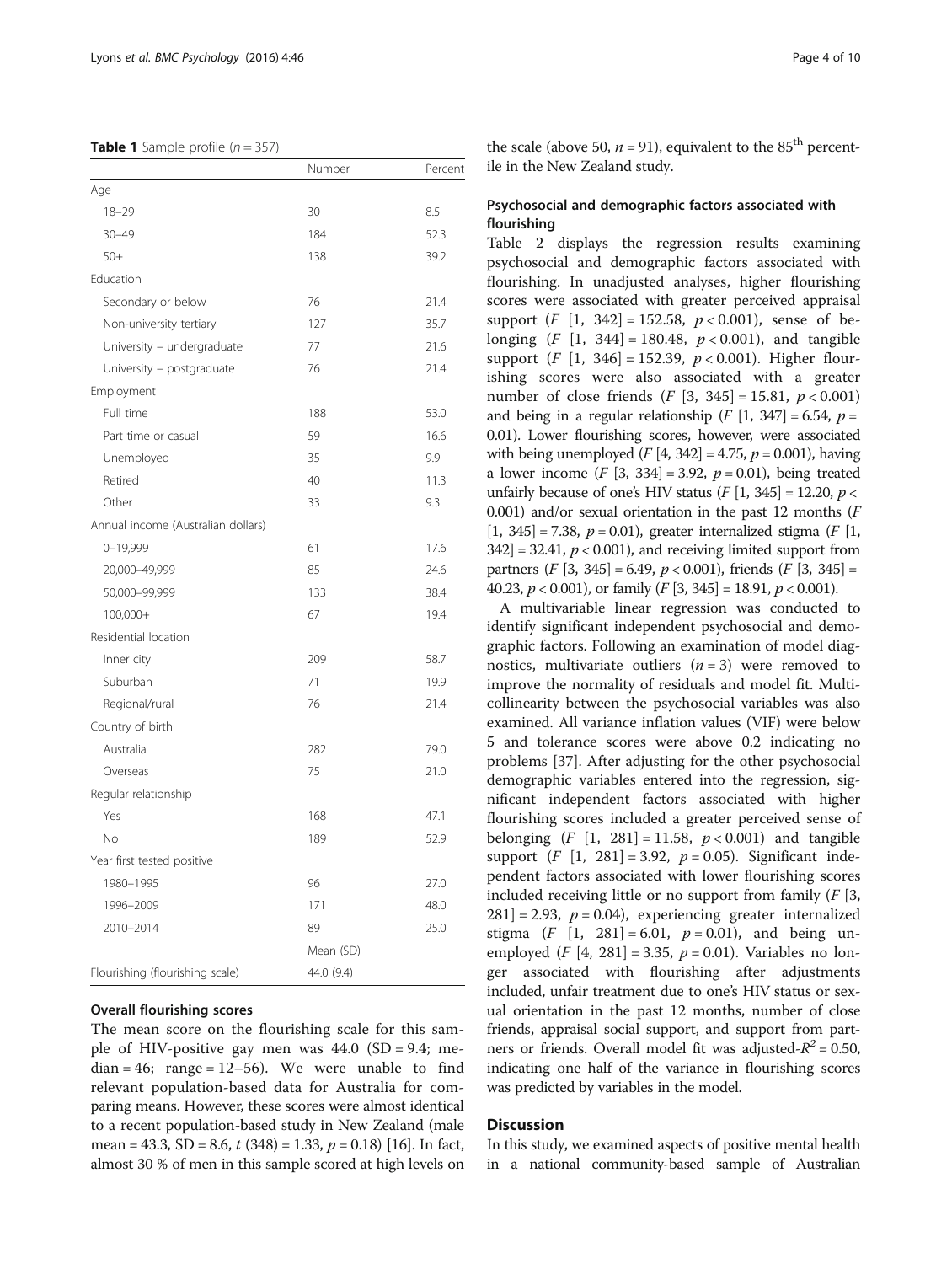<span id="page-4-0"></span>

|  |  | <b>Table 2</b> Regression results for scores on the Flourishing Scale ( $n = 349$ ) |
|--|--|-------------------------------------------------------------------------------------|
|  |  |                                                                                     |

|                                                                    |      | Unadjusted               |                          |                          | Adjusted <sup>b</sup> |                          |               |                          |            |
|--------------------------------------------------------------------|------|--------------------------|--------------------------|--------------------------|-----------------------|--------------------------|---------------|--------------------------|------------|
|                                                                    | Mean | B                        | (SEB)                    | β                        |                       | B                        | (SEB)         | $\beta$                  |            |
| Age                                                                |      |                          |                          |                          | $p = 0.45$            |                          |               |                          |            |
| $18 - 29$                                                          | 43.3 | $-0.19$                  | (1.87)                   | $-0.01$                  |                       |                          |               |                          |            |
| $30 - 49$ <sup>a</sup>                                             | 43.5 | $\overline{\phantom{a}}$ |                          |                          |                       |                          |               |                          |            |
| $50+$                                                              | 44.8 | 1.31                     | (1.08)                   | 0.07                     |                       |                          |               |                          |            |
| Education                                                          |      |                          |                          |                          | $p = 0.11$            |                          |               |                          | $p = 0.31$ |
| Secondary or below <sup>a</sup>                                    | 42.0 | $\overline{\phantom{a}}$ | $\overline{\phantom{a}}$ | $\overline{\phantom{a}}$ |                       |                          |               | $\overline{\phantom{a}}$ |            |
| Non-university tertiary                                            | 43.6 | 1.69                     | (1.38)                   | 0.09                     |                       | 0.06                     | (1.06)        | $-0.003$                 |            |
| University - undergraduate                                         | 45.0 | 3.01                     | (1.54)                   | 0.13                     |                       | 1.57                     | (1.19)        | 0.07                     |            |
| University - postgraduate                                          | 45.4 | 3.46                     | (1.54)                   | $0.15*$                  |                       | 1.53                     | (1.21)        | 0.07                     |            |
| Employment                                                         |      |                          |                          |                          | $p = 0.001$           |                          |               |                          | $p = 0.01$ |
| Full time <sup>a</sup>                                             | 45.1 | $\overline{\phantom{a}}$ | $\overline{\phantom{a}}$ | $\frac{1}{2}$            |                       |                          |               | $\overline{\phantom{a}}$ |            |
| Part time or casual                                                | 44.3 | $-0.84$                  | (1.41)                   | $-0.03$                  |                       | 1.34                     | (1.26)        | 0.06                     |            |
| Unemployed                                                         | 38.1 | $-7.05$                  | (1.75)                   | $-0.22**$                |                       | $-4.41$                  | (1.77)        | $-0.14*$                 |            |
| Retired                                                            | 44.9 | $-0.16$                  | (1.63)                   | $-0.01$                  |                       | 0.97                     | (1.60)        | 0.03                     |            |
| Other                                                              | 41.5 | $-3.56$                  | (1.75)                   | $-0.11*$                 |                       | 0.21                     | (1.71)        | 0.01                     |            |
| Income (Australian dollars)                                        |      |                          |                          |                          | $p = 0.009$           |                          |               |                          | $p = 0.07$ |
| $0 - 19,999$                                                       | 41.1 | $-3.85$                  | (1.47)                   | $-0.15***$               |                       | $-2.41$                  | (1.53)        | $-0.10$                  |            |
| 20,000-49,999                                                      | 42.9 | $-1.99$                  | (1.31)                   | $-0.09$                  |                       | $-2.15$                  | (1.26)        | $-0.10$                  |            |
| 50,000-99,999 <sup>a</sup>                                         | 44.9 | $\sim$                   | $\overline{\phantom{a}}$ | $\overline{\phantom{a}}$ |                       | $\overline{\phantom{a}}$ | $\frac{1}{2}$ | $\sim$                   |            |
| 100,000+                                                           | 46.2 | 1.28                     | (1.41)                   | 0.05                     |                       | 1.67                     | (1.09)        | 0.07                     |            |
| Residential location                                               |      |                          |                          |                          | $p = 0.24$            |                          |               |                          | $p = 0.21$ |
| Inner city <sup>a</sup>                                            | 43.9 | $\overline{\phantom{a}}$ | $\sim$                   | ä,                       |                       | $\overline{\phantom{a}}$ |               | $\overline{\phantom{a}}$ |            |
| Suburban                                                           | 42.7 | $-1.15$                  | (1.32)                   | $-0.05$                  |                       | 0.85                     | (1.00)        | 0.04                     |            |
| Regional/rural                                                     | 45.4 | 1.52                     | (1.29)                   | 0.07                     |                       | 1.72                     | (1.00)        | 0.08                     |            |
| Country of birth                                                   |      |                          |                          |                          | $p = 0.19$            |                          |               |                          | $p = 0.89$ |
| Australia <sup>a</sup>                                             | 43.6 | $\sim$                   |                          | ä,                       |                       |                          |               | $\overline{\phantom{a}}$ |            |
| Overseas                                                           | 45.2 | 1.61                     | (1.24)                   | 0.07                     |                       | 0.13                     | (0.96)        | 0.01                     |            |
| Regular relationship <sup>c</sup>                                  |      |                          |                          |                          | $p = 0.01$            |                          |               |                          |            |
| Yes                                                                | 45.4 | 2.57                     | (1.01)                   | $0.14*$                  |                       |                          |               |                          |            |
| No <sup>a</sup>                                                    | 42.8 | $\overline{\phantom{a}}$ |                          | L,                       |                       |                          |               |                          |            |
| Year first tested positive                                         |      |                          |                          |                          | $p = 0.82$            |                          |               |                          |            |
| 1980-1995                                                          | 43.7 | $-0.62$                  | (1.22)                   | $-0.03$                  |                       |                          |               |                          |            |
| 1996-2009 <sup>a</sup>                                             | 44.3 | $\overline{\phantom{a}}$ | $\overline{\phantom{a}}$ | $\overline{\phantom{a}}$ |                       |                          |               |                          |            |
| 2010-2014                                                          | 43.6 | $-0.66$                  | (1.25)                   | $-0.03$                  |                       |                          |               |                          |            |
| Perceived discrimination<br>due to HIV status past 12 m            |      |                          |                          |                          | p < 0.001             |                          |               |                          | $p = 0.36$ |
| Yes                                                                | 41.0 | $-4.01$                  | (1.15)                   | $-0.18**$                |                       | 0.96                     | (1.04)        | 0.05                     |            |
| No <sup>a</sup>                                                    | 45.0 |                          |                          |                          |                       |                          |               | $\overline{a}$           |            |
| Perceived discrimination<br>due to sexual orientation<br>past 12 m |      |                          |                          |                          | $p = 0.01$            |                          |               |                          | $p = 0.65$ |
| Yes                                                                | 41.1 | $-3.54$                  | (1.30)                   | $-0.14***$               |                       | $-0.50$                  | (1.11)        | $-0.02$                  |            |
| No <sup>a</sup>                                                    | 44.7 | $\overline{\phantom{a}}$ |                          |                          |                       | $\frac{1}{2}$            |               | $\overline{\phantom{a}}$ |            |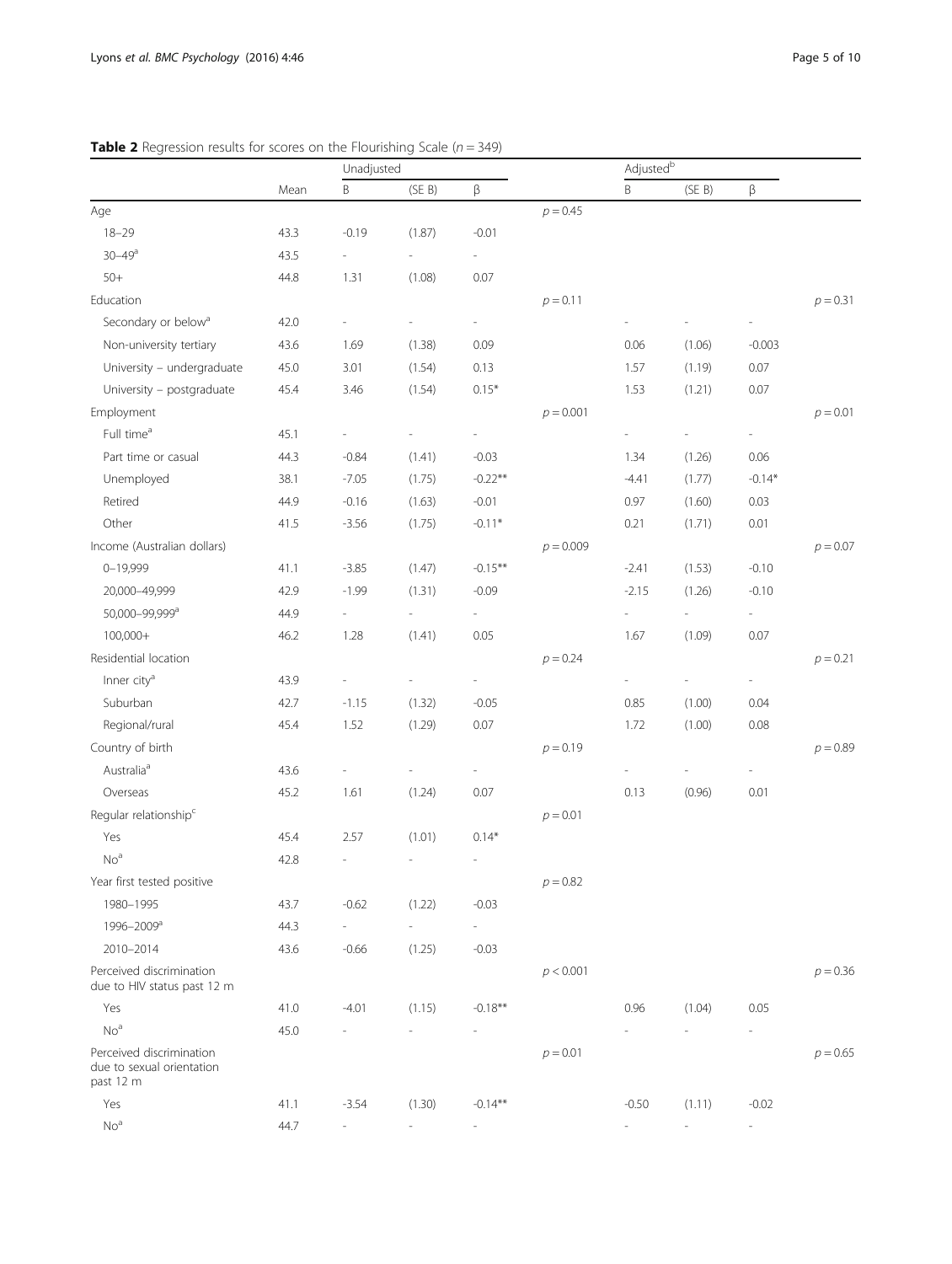**Table 2** Regression results for scores on the Flourishing Scale ( $n = 349$ ) (Continued)

| Internalized AIDS-related<br>Stigma Scale |      | $-1.29$                  | (0.23)                   | $-0.29**$  | p < 0.001  | $-0.50$                  | (0.20) | $-0.12*$                 | $p = 0.01$  |
|-------------------------------------------|------|--------------------------|--------------------------|------------|------------|--------------------------|--------|--------------------------|-------------|
| Number of close friends                   |      |                          |                          |            | p < 0.001  |                          |        |                          | $p = 0.30$  |
| $0^a$                                     | 42.8 |                          |                          |            |            |                          |        |                          |             |
| $1 - 2$                                   | 38.4 | $-4.42$                  | (1.64)                   | $-0.17**$  |            | $-1.56$                  | (1.34) | $-0.06$                  |             |
| $3 - 5$                                   | 43.6 | 0.84                     | (1.34)                   | 0.04       |            | $-0.97$                  | (1.14) | $-0.05$                  |             |
| $6+$                                      | 48.5 | 5.69                     | (1.43)                   | $0.27**$   |            | 0.60                     | (1.22) | 0.03                     |             |
| Social support - appraisal                |      | 1.68                     | (0.14)                   | $0.56***$  | p < 0.001  | 0.28                     | (0.21) | 0.10                     | $p = 0.18$  |
| Social support - belonging                |      | 1.68                     | (0.12)                   | $0.59***$  | p < 0.001  | 0.64                     | (0.19) | $0.23***$                | $p = 0.001$ |
| Social support - tangible                 |      | 1.73                     | (0.14)                   | $0.55***$  | p < 0.001  | 0.44                     | (0.22) | $0.15*$                  | $p = 0.05$  |
| Support from partner/spouse               |      |                          |                          |            | p < 0.001  |                          |        |                          | $p = 0.49$  |
| A lot <sup>a</sup>                        | 47.0 |                          |                          |            |            |                          |        | $\overline{\phantom{a}}$ |             |
| Some                                      | 43.1 | $-3.89$                  | (1.73)                   | $-0.13*$   |            | $-1.40$                  | (1.36) | $-0.05$                  |             |
| A little                                  | 42.2 | $-4.77$                  | (3.04)                   | $-0.08$    |            | 2.14                     | (2.36) | 0.04                     |             |
| None                                      | 42.3 | $-4.69$                  | (1.08)                   | $-0.25**$  |            | $-0.08$                  | (0.92) | $-0.004$                 |             |
| Support from friends                      |      |                          |                          |            | p < 0.001  |                          |        |                          | $p = 0.13$  |
| A lot <sup>a</sup>                        | 48.3 |                          |                          |            |            |                          |        | ä,                       |             |
| Some                                      | 44.8 | $-3.46$                  | (1.01)                   | $-0.18**$  |            | 0.38                     | (0.99) | 0.02                     |             |
| A little                                  | 37.4 | $-10.89$                 | (1.18)                   | $-0.47**$  |            | $-1.42$                  | (1.35) | $-0.06$                  |             |
| None                                      | 31.8 | $-16.46$                 | (2.22)                   | $-0.35***$ |            | $-4.70$                  | (2.45) | $-0.10$                  |             |
| Support from family                       |      |                          |                          |            | p < 0.001  |                          |        |                          | $p = 0.03$  |
| $A$ lot <sup>a</sup>                      | 49.2 | $\overline{\phantom{a}}$ | $\overline{\phantom{a}}$ |            |            | $\overline{\phantom{a}}$ | L,     | $\frac{1}{2}$            |             |
| Some                                      | 44.8 | $-4.43$                  | (1.27)                   | $-0.22***$ |            | $-1.35$                  | (1.08) | $-0.07$                  |             |
| A little                                  | 40.5 | $-8.71$                  | (1.33)                   | $-0.40**$  |            | $-3.05$                  | (1.22) | $-0.15*$                 |             |
| None                                      | 40.4 | $-8.80$                  | (1.42)                   | $-0.37**$  |            | $-3.32$                  | (1.28) | $-0.14*$                 |             |
| Support from agencies                     |      |                          |                          |            | $p = 0.13$ |                          |        |                          | $p = 0.33$  |
| A lot <sup>a</sup>                        | 47.0 |                          |                          |            |            |                          |        | $\frac{1}{2}$            |             |
| Some                                      | 44.4 | $-2.57$                  | (1.84)                   | $-0.11$    |            | $-0.54$                  | (1.43) | $-0.02$                  |             |
| A little                                  | 42.9 | $-4.07$                  | (1.80)                   | $-0.18*$   |            | $-2.21$                  | (1.37) | $-0.10$                  |             |
| None                                      | 43.6 | $-3.38$                  | (1.66)                   | $-0.18*$   |            | $-1.20$                  | (1.28) | $-0.07$                  |             |

 $R^2$  = 0.55, adjusted  $R^2$  = 0.50, F(34, 281) = 10.13, p < 0.001

<sup>a</sup>Reference category

<sup>b</sup>Adjusted for education, employment, income, residential location, country of birth, treated unfairly because of HIV status in past 12 m, treated unfairly because of sexual orientation past 12 m, internalized AIDS-related stigma, number of close friends, appraisal support, belonging support, tangible support, support from partner/spouse, support from friends, support from family, and support from agencies

<sup>c</sup>Not included in multivariate model due to co-linearity issues with support from partner

 $*p < 0.05; **p < 0.01$ 

 $B$  = unstandardized beta coefficient; SE = standard error;  $β$  = standardized beta coefficient

HIV-positive gay men. Overall, this sample demonstrated a similar level of flourishing compared to at least one set of general population-based norms for the FS. Although our sample was large, it was not population-based and therefore needs to be treated with some caution with regard to representativeness. However, our study perhaps gives an initial indication that although a large number of Australian HIVpositive gay men may be struggling with regard to their mental health, as has been shown in other studies [\[29](#page-8-0)], many are also doing well. Further learning about the lives of those who are doing well may therefore be beneficial to

understanding how to support those who are facing mental health challenges.

To assist with this, we examined psychosocial and demographic factors associated with flourishing. One strong factor was internalized HIV-related stigma. Greater levels of internalized stigma were associated with lower levels of flourishing. Thus, it appears from these findings that stigma may be a major factor not just in mental health problems [[29](#page-8-0)] but also as a possible barrier to flourishing. Eradicating stigma is currently a major goal of international efforts to prevent HIV, such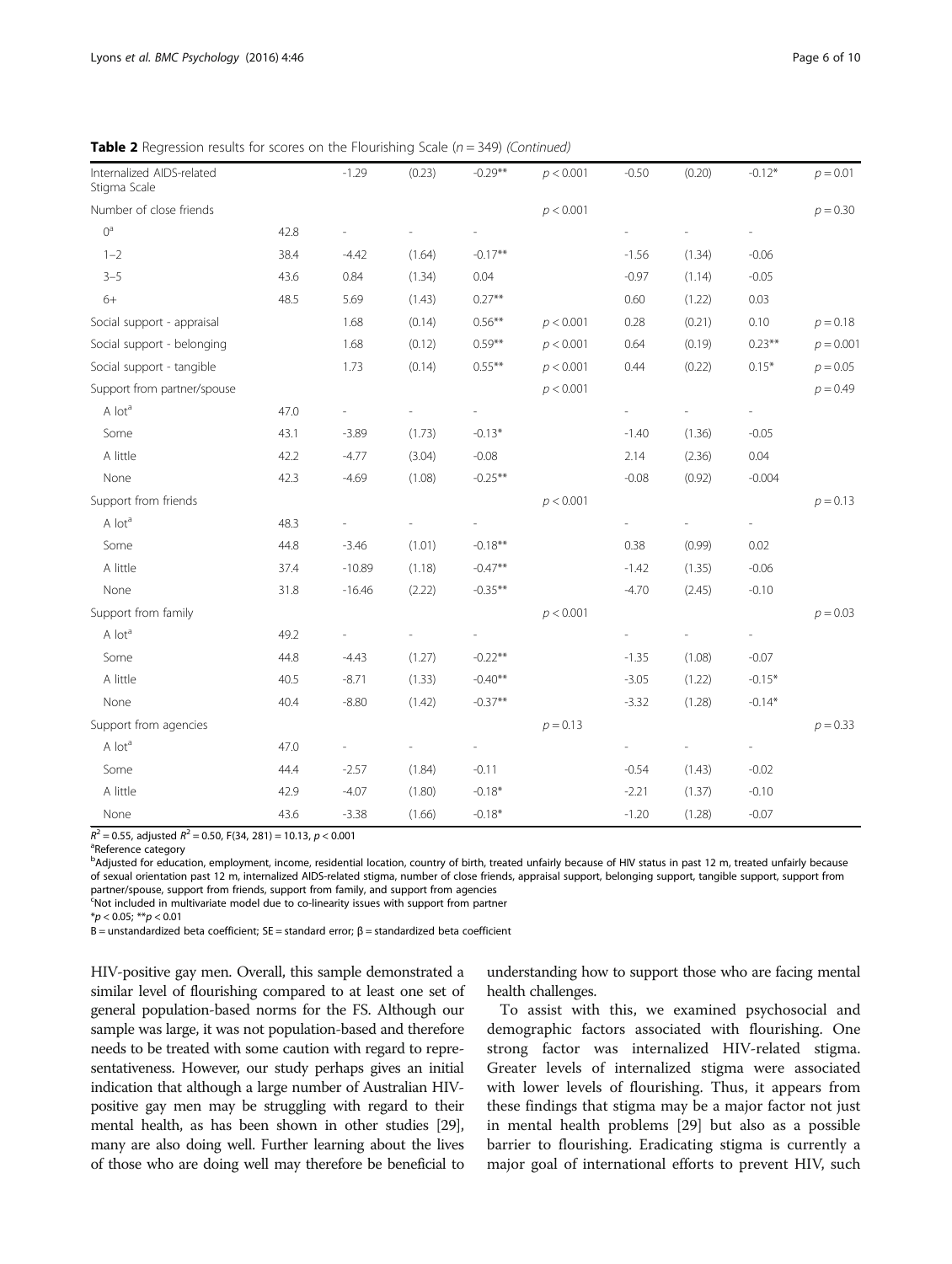as the "90:90:90" initiative [\[38\]](#page-8-0). However, challenging the public attitudes and beliefs that give rise to stigma can be a lengthy process [[39, 40\]](#page-8-0). In the meantime, focusing on further ways to help HIV-positive gay men minimize the psychological impact of stigma may also be needed. Fostering support networks is perhaps one potential way to help buffer stigma-related stress [\[41\]](#page-8-0). Peer-led counseling and support is one option that may help to improve well-being among PLHIV [[42](#page-8-0)]. Individual-based support programs may also be helpful. For example, there has been considerable growth in self-directed online interventions that step users through personal growth programs, such as those based on cognitive behavioral therapy (CBT) [[43\]](#page-8-0). However, tailored programs that specifically address experiences of living with HIV are needed and may be an area worth exploring for future development and research.

Employment is another potential area of focus. Employment status was significantly associated with flourishing. Specifically, unemployed HIV-positive gay men reported lower levels of flourishing. These findings are consistent with previous studies showing better physical and mental health outcomes among PLHIV who have regular employment [[44](#page-8-0)–[47\]](#page-9-0). These health benefits are likely related to the structure, social support, and meaning provided by being employed [\[44](#page-8-0), [45](#page-9-0)], although the exact nature and direction of the relationship between employment and mental health is not known [\[44](#page-8-0), [46](#page-9-0), [47](#page-9-0)]. Longitudinal studies are needed to examine the degree to which employment leads to better mental health outcomes or whether better mental health helps PLHIV maintain ongoing employment. A number of factors, however, can make obtaining and retaining employment difficult for PLHIV, including stigma, confidentiality, disclosure, and the ability to take time off during any periods of poor health or to attend medical appointments [\[48\]](#page-9-0). HIV support agencies could perhaps consider career counseling and employment support for those seeking work. This recommendation echoes previous research where PLHIV in Australia have identified issues related to work or employment as one of the main areas where they lack information [\[48\]](#page-9-0).

Encouragingly, after adjustments, other socioeconomic variables such as education, income, and residential location were not significant barriers to flourishing. The lack of a significant association between income and flourishing is particularly noteworthy. Previous studies of HIV-positive gay men have tended to show strong links between income and mental health [[49](#page-9-0)]. However, studies have generally focused on mental health problems, such as depression, or well-being more generally. Achieving optimal levels of mental health often requires a targeted approach, with a focus on factors not necessarily linked with mental illness [[13](#page-8-0)]. Indeed, some studies of the general population have shown that income and wealth may be protective of lower levels of well-being but not necessarily promotive of higher levels [[50\]](#page-9-0). Although further investigation would be needed, it appears thus far from our study that income is likewise less important than other factors, such as employment, in whether HIV-positive gay men experience positive mental health.

One further important way in which strategies aimed at promoting positive well-being may need to differ from those targeting mental illness is in relation to social support. Specifically, having access to practical or material support (measured as tangible support) and companionship or having someone to do things with (measured as belonging support) were linked to higher levels of flourishing. These findings differ from previous studies showing a strong link between (lack of access to) emotional support and poorer mental health outcomes among a sample of older Australian gay men [\[51](#page-9-0)] and a sample of HIV-positive gay men [\[29](#page-8-0)]. It may be that emotional support is mostly beneficial when a person is experiencing challenges and therefore serves primarily as a protective role. When relatively healthy, tangible support and a sense of belonging or companionship may be more important to a person's well-being or sense of feeling supported in life. This, however, is largely speculative. Further research is needed to fully understand how particular types of support might be important to flourishing. For now, it would appear at least from our study that some types of support may be more conducive to flourishing than other types, and this might therefore need to be considered in efforts toward promoting higher levels of mental health among HIV-positive gay men.

After adjusting for other psychosocial variables, support from family members was also independently associated with higher levels of flourishing. It is well known that some men have experienced rejection or a loss of support from family due to being gay and/or having HIV [[52, 53\]](#page-9-0), which is likely to have a deep psychological impact for many of those affected. It would thus appear that a lack of family support serves as a potential barrier to flourishing. Addressing ways in which this challenge might be overcome is another possible consideration for any initiatives aimed at promoting optimal levels of mental health among HIV-positive gay men. Where possible, initiatives might therefore consider the provision of family-based counseling or other interventions to improve family support for HIV-positive gay men [\[54](#page-9-0)]. Health professionals and support workers might also consider reaching out to the family members of their HIV-positive clients to offer education or advice. Assisting men to improve their relationships with family might further prove useful in some cases. Where stigma is a particular issue, public stigma-reduction programs that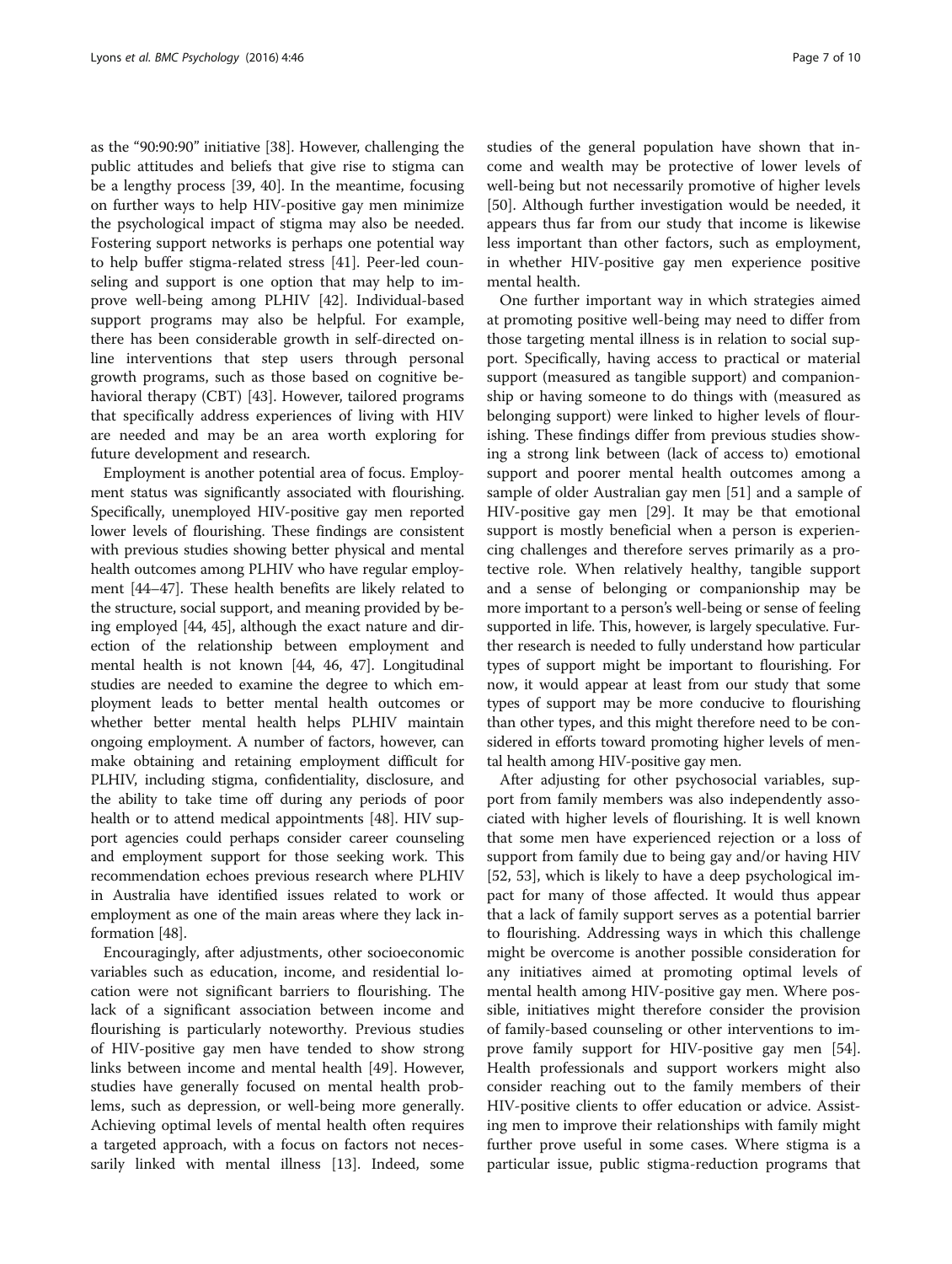address community attitudes toward HIV-positive gay men may also be beneficial for helping families cope and respond more positively toward family members who are either gay or living with HIV, especially if families fear being stigmatized themselves [\[55\]](#page-9-0).

The broader health benefits of promoting higher levels of mental health and positive well-being have been documented in both the general population [\[18](#page-8-0)] and among PLHIV [[21](#page-8-0)]. As noted earlier, high levels of mental health are likely to lead to better physical health. A good case therefore exists for HIV organizations, support workers, health professionals, and policymakers to consider ways of not only preventing mental health problems among HIV-positive gay men, but also fostering higher levels of mental health. A range of studies has now demonstrated that higher levels of mental health can be increased through positive psychological interventions such as individual therapy, group training, and self-help interventions [[56, 57\]](#page-9-0). There may also be scope for providing interventions or support programs via the web or smartphone apps [[58\]](#page-9-0). We know of no interventions currently that specifically aim to promote flourishing among HIV-positive gay men, so this is an area that may well deserve attention in the future.

This was one of the first studies to examine psychosocial factors associated with flourishing among HIVpositive gay men. An important strength of the study was having collected a national sample. Participants were recruited from a diverse range of backgrounds and residential locations across Australia. However, being community-based, we do not know for sure whether it was representative of all HIV-positive gay men and additional studies would be needed to further corroborate our findings. We did however use a number of different strategies to increase the diversity of participants. Facebook was the most successful strategy (56 %), followed by email advertisements (13 %) and HIV organizations (9 %). However, as the sample was recruited online, response rates cannot be calculated as we do not know how many potential participants saw the advertisements. Unfortunately, representative data are not available for Australian HIV-positive gay men, so it is not possible to assess the representativeness of any study at this time. The demographic characteristics of our sample are, however, similar to other Australian national studies of PLHIV [\[48\]](#page-9-0). Nevertheless, our sample was relatively large and diverse, which covered all major demographics, including a range of socioeconomic backgrounds. The study was also cross-sectional, so it is not possible to identify directions of causality between variables. For example, it may be possible that individuals who are flourishing simply find it easier to gain support from others. That said, studies do show that social support brings benefits to mental health [\[30](#page-8-0), [32](#page-8-0), [33\]](#page-8-0), so it is likely that social support also helps to facilitate flourishing. Even so, further research is recommended that draws upon longitudinal data to fully identify directions of causality.

Our findings were further limited to HIV-positive gay men due to small numbers of women and heterosexual men completing the survey, a finding that reflects the prevalence of HIV in the Australian population [[48\]](#page-9-0). It is therefore unknown whether these findings can be generalized to other PLHIV subpopulations. Furthermore, to contextualize our findings on flourishing, we compared overall means for the sample with a general population study conducted in New Zealand. This is the only population-based study we were able to find that had used the FS and therefore reported population norms. No such Australian data is available. Our comparisons should therefore be treated with caution. Although New Zealand is culturally and economically similar to Australia, a more reliable comparison can only be conducted when Australian population data on the FS becomes available.

### Conclusion

This is among the first studies of flourishing among HIV-positive gay men. In this national sample of Australian HIV-positive gay men, internalized HIVrelated stigma was found to be a major barrier to flourishing. Higher levels of flourishing, however, were found among those who perceived a greater level of practical support in their lives, who had a sense of belonging or companionship, and who felt supported by family. These findings provide guidance for policymakers, health professionals, support workers, and anyone seeking to optimize support programs for HIV-positive gay men, with internalized HIV-related stigma and specific aspects of social support likely to require attention. In particular, this study and its findings offer new information to help facilitate programs that are not only aimed at treating or preventing mental illness among HIV-positive gay men, but also seek to foster higher levels of well-being or indeed flourishing.

#### Abbreviations

FS: Flourishing scale; HAART: Highly active anti-retroviral therapy; HIV: Human immunodeficiency virus; IA-RSS: Internalized AIDS-related stigma scale; ISEL-SF: Interpersonal Support Evaluation List - short-form; PLHIV: People living with HIV

#### Acknowledgements

Not applicable.

#### Funding

This research was funded by the Australian Government Department of Health. The funder had no role in the design of the study and collection, analysis, and interpretation of data and in the writing of the manuscript.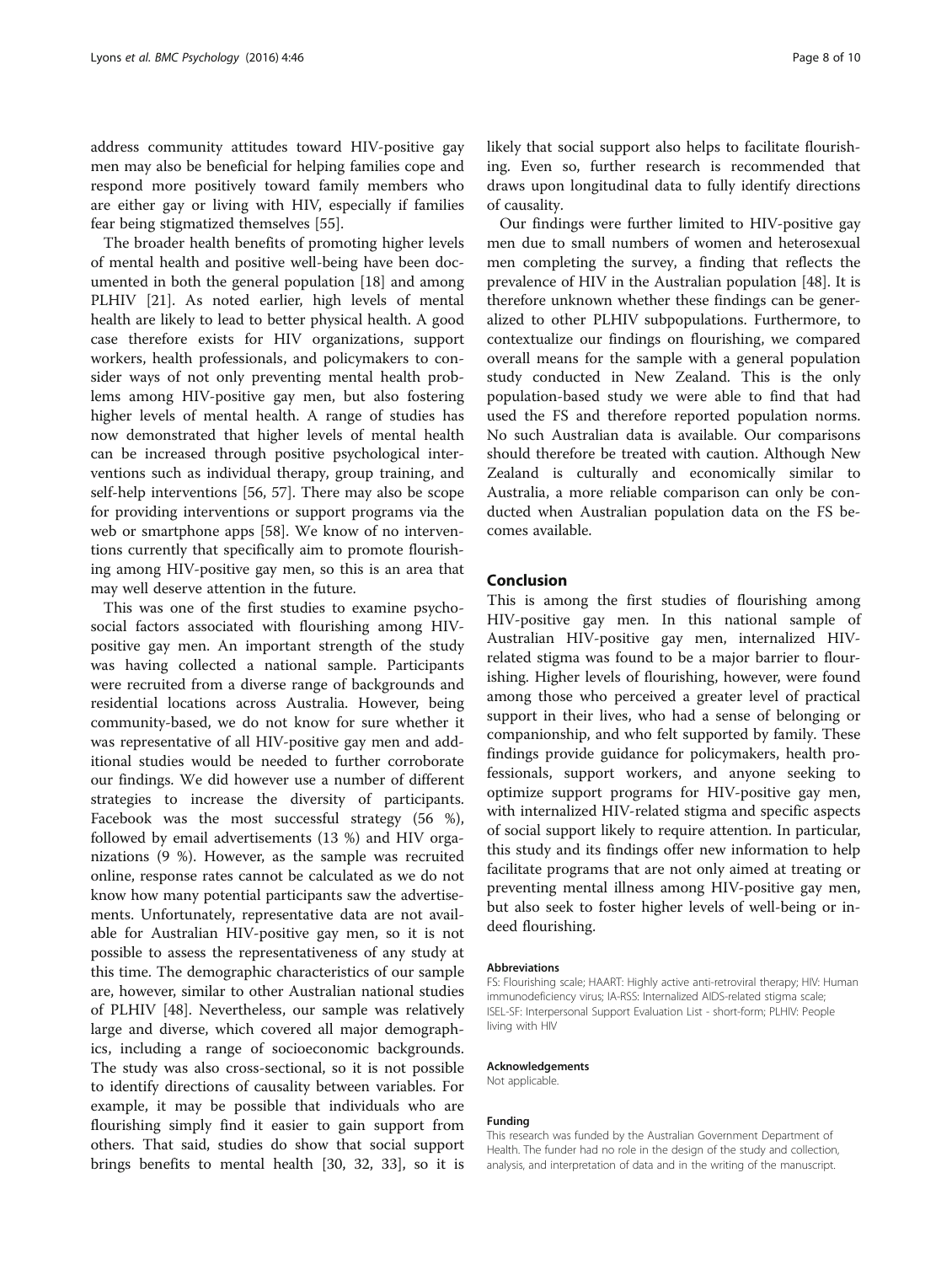#### <span id="page-8-0"></span>Availability of data and materials

Data are not available to be shared due to participants consenting to participate in the study on condition that data would not be shared.

#### Authors' contributions

AL and TR designed the study and collected the data. WH conducted the statistical analysis. All authors contributed to the interpretation of the data, drafting of the manuscript, and critically reviewing the manuscript for intellectual content. All authors approved the final manuscript.

#### Competing interests

The authors declare that they have no competing interests.

#### Consent for publication

Not applicable.

#### Ethics approval and consent to participate

Ethics approval for this study was granted by the La Trobe University Human Ethics Committee (Ref: FHEC14/015). Participants indicated their consent to participate prior to proceeding with the online survey.

## Received: 23 May 2016 Accepted: 7 September 2016 Published online: 15 September 2016

#### References

- 1. Centers for Disease Control and Prevention: HIV Surveillance Report, 2014, vol. 26.<http://www.cdc.gov/hiv/library/reports/surveillance/>. Published November 2015. Access August 2016.
- 2. The Kirby Institute. HIV, viral hepatitis and sexually transmissible infections in Australia Annual Surveillance Report 2015. Sydney, Australia: The Kirby Institute, UNSW; 2015.
- Meyer IH. Prejudice, social stress, and mental health in lesbian, gay, and bisexual populations: Conceptual issues and research evidence. Psychol Bull. 2003;129(5):674–97.
- 4. Hatzenbuehler ML, McLaughlin KA, Keyes KM, Hasin DS. The impact of institutional discrimination on psychiatric disorders in lesbian, gay, and bisexual populations: a prospective study. Am J Public Health. 2010;100(3):452–9.
- 5. Hatzenbuehler ML, Phelan JC, Link BG. Stigma as a fundamental cause of population health inequalities. Am J Public Health. 2013;103(5):813–21.
- 6. Arseniou S, Arvaniti A, Samakouri M. HIV infection and depression. Psychiatry Clin Neurosci. 2014;68(2):96–109.
- 7. Ciesla JA, Roberts JE. Meta-analysis of the relationship between HIV infection and risk for depressive disorders. Am J Psychiatry. 2001;158(5):725–30.
- Rabkin JG. HIV and depression: 2008 review and update. Curr HIV/AIDS Rep. 2008;5(4):163–71.
- Sherr L, Clucas C, Harding R, Sibley E, Catalan J. HIV and Depression a systematic review of interventions. Psychol Health Med. 2011;16(5):493–527.
- 10. Simoni JM, Safren SA, Manhart LE, Lyda K, Grossman CI, Rao D, Mimiaga MJ, Wong FY, Catz SL, Blank MB. Challenges in addressing depression in HIV research: assessment, cultural context, and methods. AIDS Behav. 2011;15(2):376–88.
- 11. Springer SA, Dushaj A, Azar MM. The impact of DSM-IV mental disorders on adherence to combination antiretroviral therapy among adult persons living with HIV/AIDS: a systematic review. AIDS Behav. 2012;16(8):2119–43.
- 12. Keyes CL. Mental illness and/or mental health? Investigating axioms of the complete state model of health. J Consult Clin Psychol. 2005;73(3):539–48.
- 13. Keyes CL. Promoting and protecting mental health as flourishing: a complementary strategy for improving national mental health. Am Psychol. 2007;62(2):95–108.
- 14. Keyes CL. The mental health continuum: from languishing to flourishing in life. J Health Soc Behav. 2002;43(2):207–22.
- 15. Keyes CLM. Flourishing. In: Weiner IB, Craighead WE, editors. The Corsini Encyclopedia of Psychology. Hoboken, N.J: John Wiley & Sons, Inc; 2010.
- 16. Hone L, Jarden A, Schofield G. Psychometric properties of the Flourishing Scale in a New Zealand sample. Soc Indic Res. 2014;119(2):1031–45.
- 17. Chida Y, Steptoe A. Positive psychological well-being and mortality: a quantitative review of prospective observational studies. Psychosom Med. 2008;70(7):741–56.
- 18. Diener E, Chan MY. Happy people live longer: subjective well-being contributes to health and longevity. Appl Psychol Health Well Being. 2011;3(1):1–43.
- 19. Siahpush M, Spittal M, Singh GK. Happiness and life satisfaction prospectively predict self-rated health, physical health, and the presence of limiting, long-term health conditions. Am J Health Promot. 2008;23(1):18–26.
- 20. Keyes CL, Dhingra SS, Simoes EJ. Change in level of positive mental health as a predictor of future risk of mental illness. Am J Public Health. 2010;100(12):2366–71.
- 21. Ironson GH, Hayward H. Do positive psychosocial factors predict disease progression in HIV-1? A review of the evidence. Psychosom Med. 2008;70(5):546–54.
- 22. Ammirati RJ, Lamis DA, Campos PE, Farber EW. Optimism, well-being, and perceived stigma in individuals living with HIV. AIDS Care. 2015;27(7):926–33.
- 23. Mukolo A, Wallston KA. The relationship between positive psychological attributes and psychological well-being in persons with HIV/AIDS. AIDS Behav. 2012;16(8):2374–81.
- 24. Lyons A, Heywood W, Rozbroj T. Psychosocial factors associated with resilience in a national community-based cohort of Australian gay men living with HIV. AIDS Behav. 2016;20(8):1658–66.
- 25. Farber EW, Schwartz JAJ, Schaper PE, Moonen DJ, McDaniel JS. Resilience factors associated with adaptation to HIV disease. Psychosomatics. 2000;41(2):140–6.
- 26. Fang X, Vincent W, Calabrese SK, Heckman TG, Sikkema KJ, Humphries DL, Hansen NB. Resilience, stress, and life quality in older adults living with HIV/ AIDS. Aging Ment Health. 2015;19(11):1015–21.
- 27. Ryff CD, Singer B. Flourishing under fire: Resilience as a prototype of challenged thriving. In: Keyes CLM, Haidt J, editors. Flourishing: Positive psychology and the life well-lived. Washington, DC, US: American Psychological Association; 2003. p. 15–36.
- 28. Diener E, Wirtz D, Tov W, Kim-Prieto C, Choi D-w, Oishi S, Biswas-Diener R. New well-being measures: short scales to assess flourishing and positive and negative feelings. Soc Indic Res. 2010;97(2):143–56.
- 29. Heywood W, Lyons A. HIV and elevated mental health problems: diagnostic, treatment, and risk patterns for depression, anxiety, and stress in a national community-based cohort of gay men living with HIV. AIDS Behav. 2016;20(8):1632–45.
- 30. Kawachi I, Berkman LF. Social ties and mental health. J Urban Health. 2001;78(3):458–67.
- 31. Hall VP. The relationship between social support and health in gay men with HIV/AIDS: an integrative review. J Assoc Nurses AIDS Care. 1999;10(3):74–86.
- 32. Lam PK, Naar-King S, Wright K. Social support and disclosure as predictors of mental health in HIV-positive youth. AIDS Patient Care STDs. 2007;21(1):20–9.
- 33. McDowell TL, Serovich JM. The effect of perceived and actual social support on the mental health of HIV-positive persons. AIDS Care. 2007;19(10):1223–9.
- 34. Earnshaw VA, Chaudoir SR. From conceptualizing to measuring HIV stigma: a review of HIV stigma mechanism measures. AIDS Behav. 2009;13(6):1160–77.
- 35. Kalichman SC, Simbayi LC, Cloete A, Mthembu PP, Mkhonta RN, Ginindza T. Measuring AIDS stigmas in people living with HIV/AIDS: the internalized AIDS-related stigma scale. AIDS Care. 2009;21(1):87–93.
- 36. Cohen S, Mermelstein R, Kamarck T, Hoberman HM. Measuring the functional components of social support. In: Sasason IG, Sarason B, editors. Social support: Theory, research and applications. The Hague: Marinus Nijhoff; 1985. p. 73–94.
- 37. O'Brien RM. A caution regarding rules of thumb for variance inflation factors. Qual Quant. 2007;41(5):673–90.
- 38. Joint United Nations Programme on HIV/AIDS: 90-90-90: An ambitious treatment target to help end the AIDS epidemic. Geneva: UNAIDS; 2014.
- 39. Lyons A, Kashima Y. The reproduction of culture: communication processes tend to maintain cultural stereotypes. Soc Cogn. 2001;19(3):372–94.
- 40. Lyons A, Kashima Y. How are stereotypes maintained through communication? The influence of stereotype sharedness. J Pers Soc Psychol. 2003;85(6):989–1005.
- 41. Lyons A, Heywood W. Collective resilience as a protective factor for the mental health and well-being of HIV-positive gay men. Psychology of Sexual Orientation and Gender Diversity. 2016; In press.
- 42. Harris GE, Larsen D. HIV peer counseling and the development of hope: perspectives from peer counselors and peer counseling recipients. AIDS Patient Care STDs. 2007;21(11):843–60.
- 43. Rozbroj T, Lyons A, Pitts M, Mitchell A, Christensen H. Assessing the applicability of e-therapies for depression, anxiety, and other mood disorders among lesbians and gay men: analysis of 24 web-and mobile phone-based self-help interventions. J Med Internet Res. 2014;16(7):e166.
- 44. Degroote S, Vogelaers D, Vandijck DM. What determines health-related quality of life among people living with HIV: an updated review of the literature. Arch Public Health. 2014;72:40.